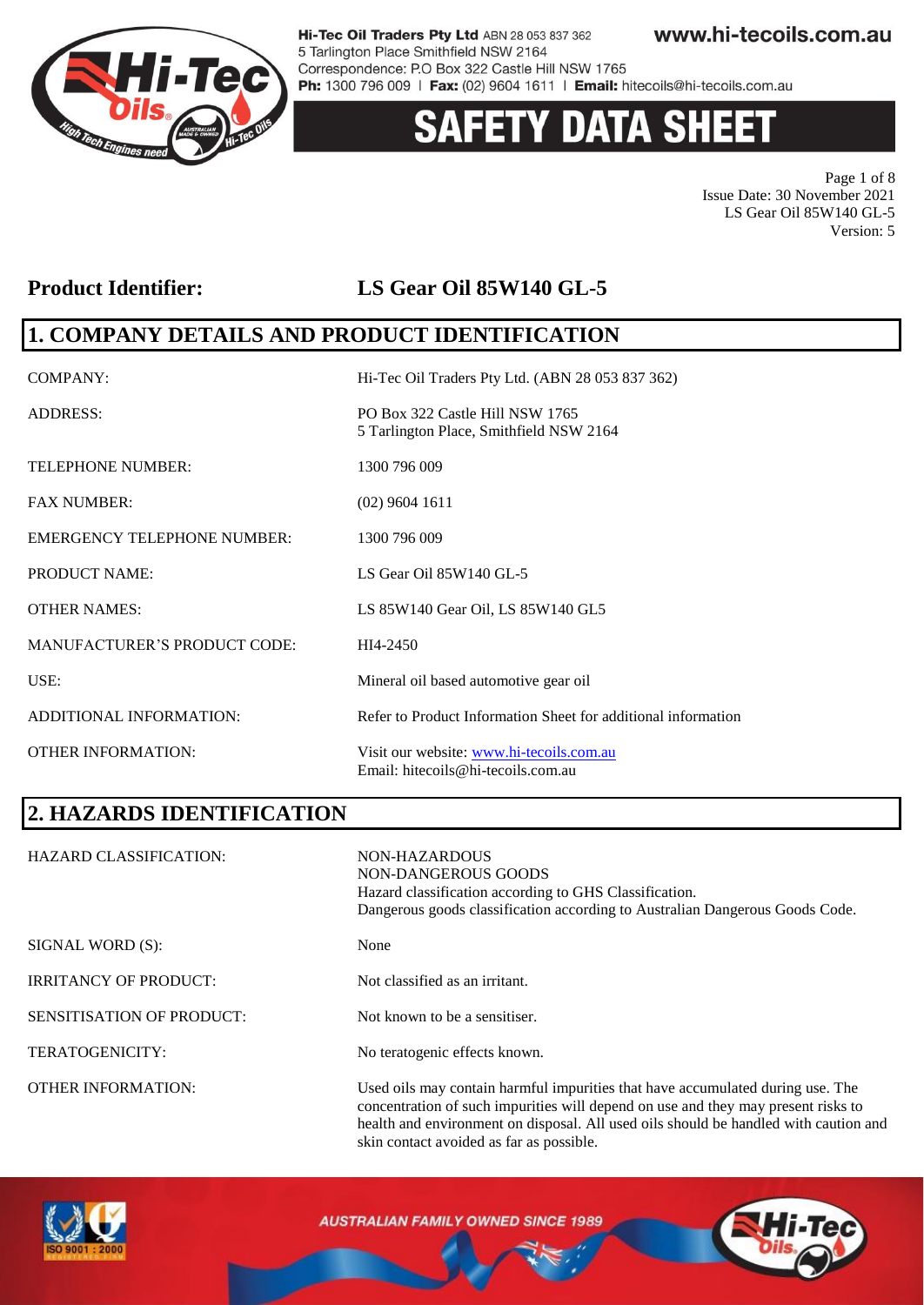

# **'Y DATA SHEE**

Page 2 of 8 Issue Date: 30 November 2021 LS Gear Oil 85W140 GL-5 Version: 5

# **3. IDENTIFICATION / COMPOSITION OF INGREDIENTS**

#### CHEMICAL CHARACTERISTICS**:** Liquid

INGREDIENTS:-

CHEMICAL ENTITY: CAS No. PROPORTION Long chain alkyl amine Confidential Ingredients determined not to be hazardous Mixture To 100%

OTHER INFORMATION: The petroleum oils in this product contain less than 3% DMSO extract as measured by

### **4. FIRST AID MEASURES**

#### **HEALTH EFFECTS**

| <b>SWALLOWED:</b>            | If a large quantity is ingested seek immediate medical attention. Give water to drink.<br>DO NOT induce vomiting. If vomiting occurs get immediate medical attention due to<br>aspiration into lungs risk.                                                                                                                                                                                                                                                                                                                        |
|------------------------------|-----------------------------------------------------------------------------------------------------------------------------------------------------------------------------------------------------------------------------------------------------------------------------------------------------------------------------------------------------------------------------------------------------------------------------------------------------------------------------------------------------------------------------------|
| EYE:                         | Immediately irrigate with copious amounts of water for at least 15 minutes. Eyelids to<br>be held open. In all cases of eye contamination it is a sensible precaution to seek<br>medical advice.                                                                                                                                                                                                                                                                                                                                  |
| SKIN:                        | Remove contaminated clothing and wash skin thoroughly with plenty of soap and<br>water. High pressure injection through the skin requires URGENT medical attention<br>for possible incision, irrigation and/or debridement. Contact with molten material will<br>require treatment by a physician for burns (Do not remove material).                                                                                                                                                                                             |
| <b>INHALED:</b>              | Remove victim from exposure to fresh air – avoid becoming a casualty. Allow patient<br>to assume most comfortable position and keep warm. Keep at rest until fully<br>recovered. Seek medical advice if effects persist. If breathing laboured and patient<br>cyanotic (blue), ensure airways are clear and have qualified person give oxygen<br>through face mask. If breathing has stopped apply artificial respiration at once. In the<br>event of cardiac arrest, apply external cardiac massage and seek urgent medical aid. |
| <b>FIRST AID FACILITIES:</b> | Normal washroom facilities are generally suitable. Ensure an eye wash station and<br>safety shower is available and ready for use.                                                                                                                                                                                                                                                                                                                                                                                                |
| <b>ADVICE TO DOCTOR:</b>     | Treat symptomatically.                                                                                                                                                                                                                                                                                                                                                                                                                                                                                                            |
| <b>OTHER INFORMATION:</b>    | Keep water and mild soap near work site.                                                                                                                                                                                                                                                                                                                                                                                                                                                                                          |

Not required  $70 - 100\%$ <br>Confidential  $0 - 0.99\%$ 

IP 346 test method.



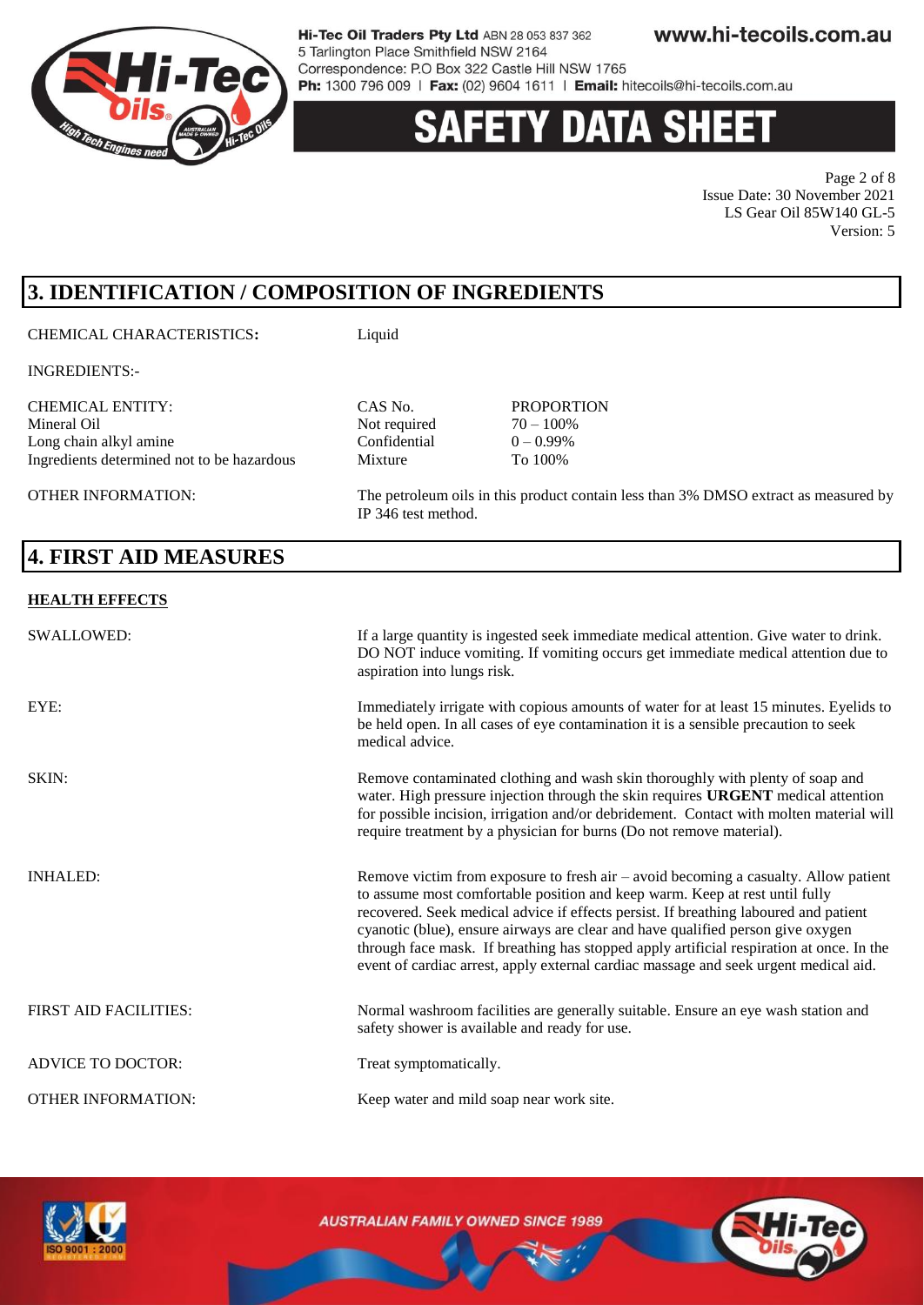

# 'Y DATA SHEI

Page 3 of 8 Issue Date: 30 November 2021 LS Gear Oil 85W140 GL-5 Version: 5

### **5. FIRE FIGHTING MEASURES**

#### **FIRE/EXPLOSION HAZARD**

| <b>HAZARDS OF USE/STORAGE:</b>           | Product is a C2 combustible liquid according to AS 1940. This product is combustible<br>if preheated.                                                                                                         |
|------------------------------------------|---------------------------------------------------------------------------------------------------------------------------------------------------------------------------------------------------------------|
| <b>HAZARDS FROM COMBUSTION PRODUCTS:</b> | Combustion products may include: oxides of carbon, nitrogen and sulphur, a complex<br>mixture of airborne unidentified organic and inorganic solid and liquid particulates.                                   |
| FIRE-FIGHTING RECOMMENDATIONS:           | If safe to do so, remove containers from path of fire. Keep storage tanks, pipelines,<br>containers, fire exposed surfaces, etc. cool with water spray. Avoid spreading liquid<br>and fire by water flooding. |
| PRECAUTION:                              | Do not use water jet. Water may cause splattering.                                                                                                                                                            |
| SUITABLE EXTINGUISHING MEDIA:            | Use foam, sand, carbon dioxide or dry chemical.                                                                                                                                                               |
| PROTECTIVE MEASURES:                     | Fire fighters should wear self-contained breathing apparatus if risk of exposure to<br>products of combustion.                                                                                                |
| <b>REACTIVITY:</b>                       | May react with strong oxidising agents.                                                                                                                                                                       |

### **6. ACCIDENTAL RELEASE MEASURES**

SPILLS & DISPOSAL: Slippery when spilt. Avoid accidents, clean up immediately.

CLEAN-UP PROCEDURE - SMALL SPILLS (20L or less): Absorb or contain liquid with sand, earth or spill control material. Shovel up using non-sparking tools and place in a sound labelled sealable container for subsequent safe disposal. Place leaking containers in a sound labelled drum. Scrub contaminated surfaces with detergent solution. Retain washings as contaminated waste.

CLEAN-UP PROCEDURES - LARGE SPILLS (Greater than 20L): Transfer to a sound labelled, sealable container for product recovery or safe disposal. Treat residues as for small spills.

PERSONAL PRECAUTIONS: Extinguish naked flames. Remove ignition sources. No smoking. Avoid sparks. Take precautionary measures against static discharges. Avoid contact with skin, eyes and clothing. Evacuate the area of non-essential personnel. Shut off leaks, if possible without personal risk. Do not breathe vapours. Ventilate contaminated area thoroughly. Dispose of according to local regulations.



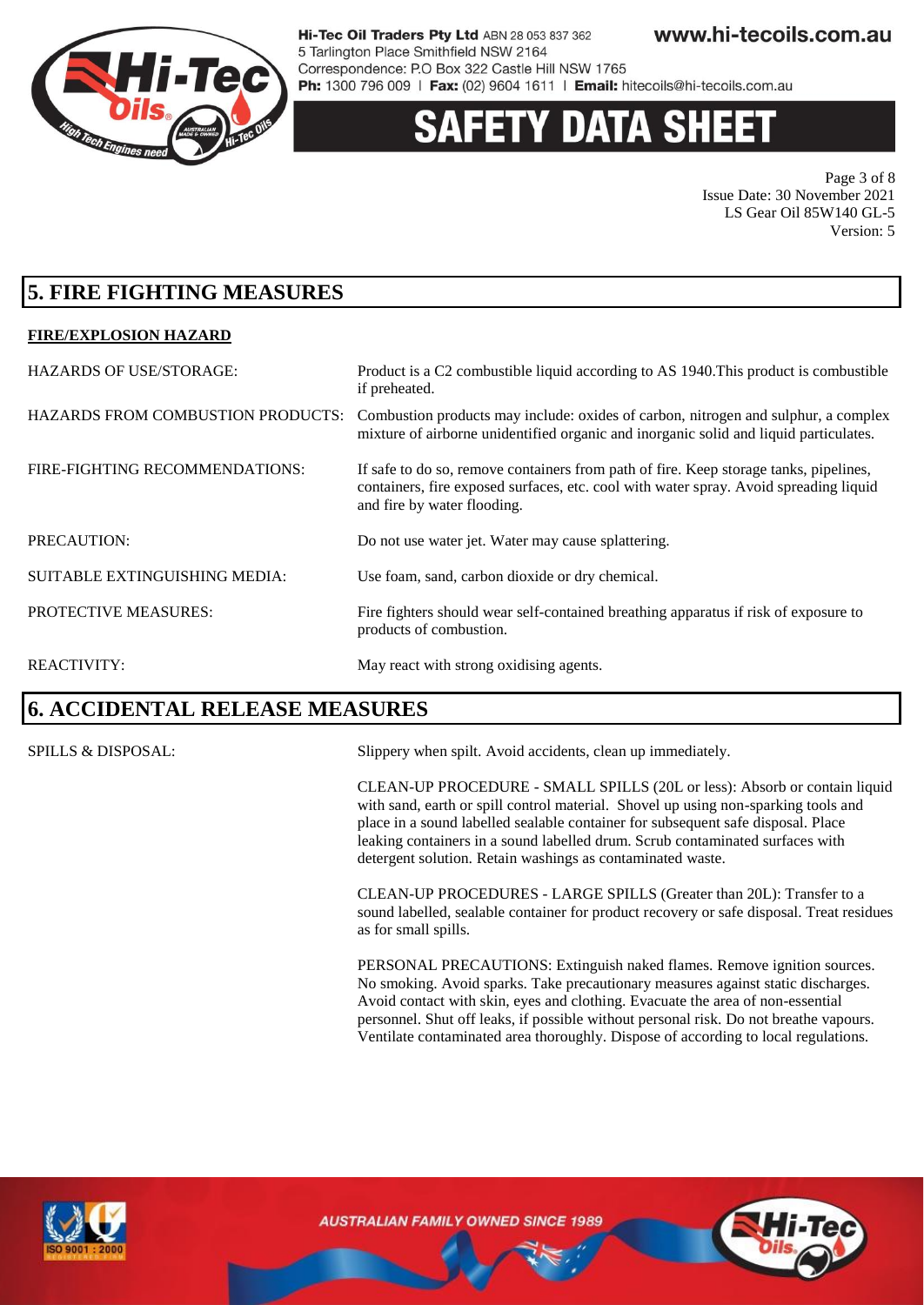

# **ETY DATA SHEE**

Page 4 of 8 Issue Date: 30 November 2021 LS Gear Oil 85W140 GL-5 Version: 5

## **6. ACCIDENTAL RELEASE MEASURES (CONT)**

OTHER INFORMATION: PROCEDURES IN CASES OF LEAKAGE OR BREAKAGE: Stop the source of the leak or release and contain spill if possible. Ventilate area. Use respirator and protective clothing outlined in this MSDS. Cover spill with inert absorbent earth. Use a stiff brush to mix thoroughly. Sweep up and place in a sound labelled disposable container. Scrub contaminated area with detergent and water using a stiff brush. Pick up liquid with additional absorbent material and place in a sound labelled disposable container. Prevent contamination of groundwater or surface water.

should be provided to maintain airborne concentration levels below the exposure

standard or the Manufacturer's recommended exposure standard.

# **7. HANDLING AND STORAGE**

| PRECAUTIONS FOR SAFE HANDLING:  | When handling product in drums, safety footwear should be worn and proper handling<br>equipment should be used. Prevent spillages. Ensure the appropriate personal<br>protective equipment is used when handling this product. Ensure high level of<br>personal hygiene is maintained when using this product. That is; always wash hands<br>before eating, drinking smoking or using the toilet. |
|---------------------------------|---------------------------------------------------------------------------------------------------------------------------------------------------------------------------------------------------------------------------------------------------------------------------------------------------------------------------------------------------------------------------------------------------|
| <b>SAFE STORAGE CONDITIONS:</b> | Keep containers closed at all times. Store in a cool place out of direct sunlight. Store<br>away from oxidising agents. Check containers regularly for leaks.                                                                                                                                                                                                                                     |
| <b>CORROSIVENESS:</b>           | Not corrosive.                                                                                                                                                                                                                                                                                                                                                                                    |
| <b>STORAGE REGULATIONS:</b>     | Store in a well ventilated place away from ignition sources, oxidising agents,<br>foodstuffs and clothing.<br>Keep containers closed when not in use.<br>Refer to AS 1940 – The Storage and Handling of Flammable Liquids, and NOHSC:<br>1015 – National Standard for Storage and Handling of Workplace Dangerous Goods<br>for further information.                                               |

### **8. EXPOSURE CONTROLS / PERSONAL PROTECTION**

NATIONAL EXPOSURE STANDARDS: No exposure standard has been established for this product. NOHSC Exposure Standard: Oil mists – time weighted average (TWA)  $5 \text{ mg/m}^3$  is recommended. OTHER EXPOSURE INFORMATION: Exposure Standard means the average concentration of a particular substance in the worker's breathing zone, exposure to which, according to current knowledge, should not cause adverse health effects nor cause undue discomfort to nearly all workers. It can be of three forms; time-weighted average (TWA), peak limitation, or short term exposure limit (STEL). ENGINEERING CONTROLS: Maintain concentration below recommended exposure limit. Special ventilation is not normally required. However, in the operation of certain equipment or at elevated temperatures mists or vapour may be generated and localised exhaust ventilation

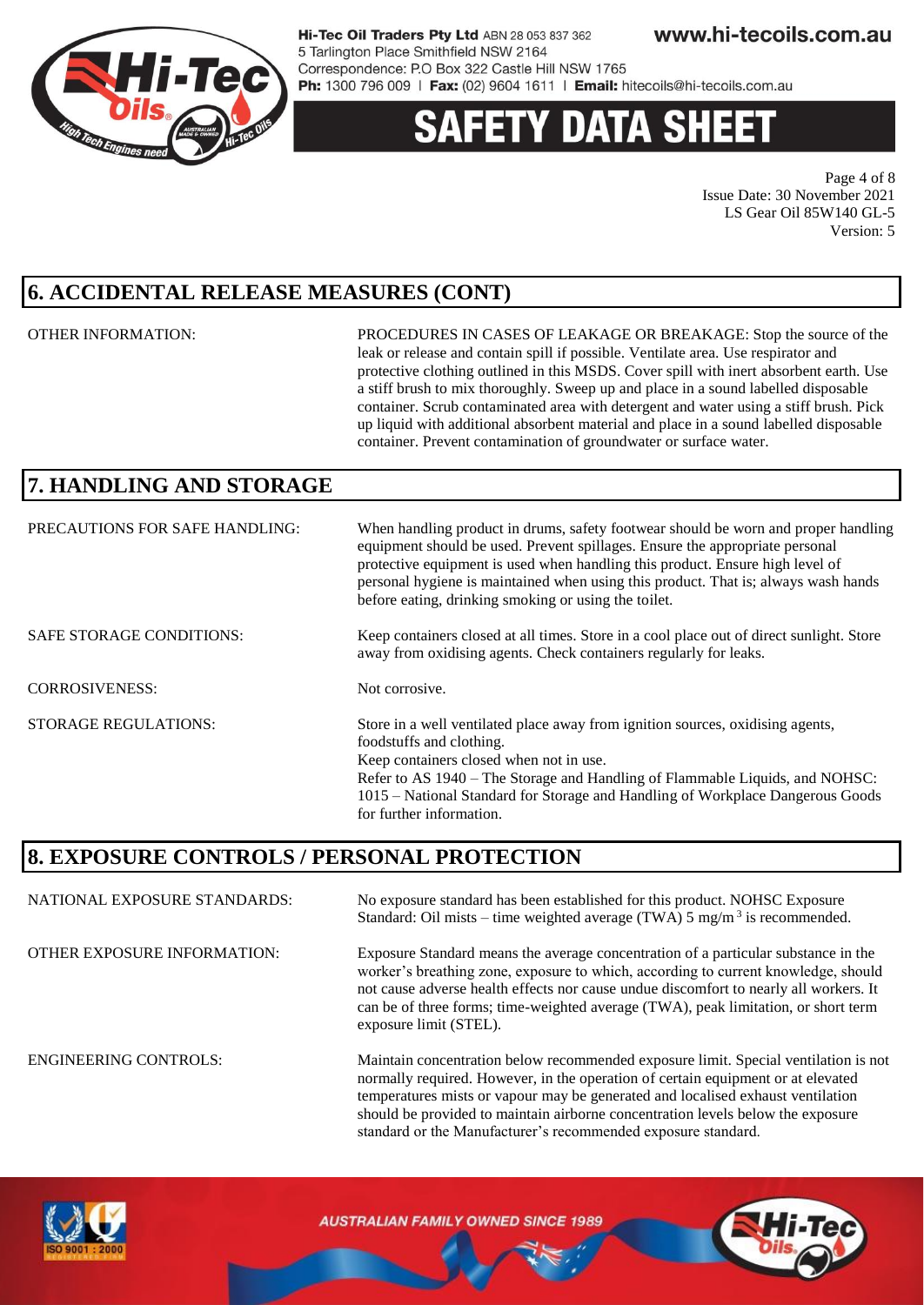

#### **DATA SHEET** Y

Page 5 of 8 Issue Date: 30 November 2021 LS Gear Oil 85W140 GL-5 Version: 5

### **8. EXPOSURE CONTROLS / PERSONAL PROTECTION (CONT)**

| <b>RESPIRATORY PROTECTION:</b> | A respirator is not normally required. Airborne concentrations should be kept at<br>lowest level possible. If vapours, mists or dusts are generated and the recommended<br>exposure limit for the product is exceeded, use appropriate AS/NZS 1715/1716<br>approved half -face filter respirator suitable for organic vapours or air supplied<br>respirator are worn. Air supplied respirators should always be worn when the airborne<br>concentration of the contaminant or the oxygen content of the air is unknown |
|--------------------------------|------------------------------------------------------------------------------------------------------------------------------------------------------------------------------------------------------------------------------------------------------------------------------------------------------------------------------------------------------------------------------------------------------------------------------------------------------------------------------------------------------------------------|
| <b>EYE PROTECTION:</b>         | Safety glasses, goggles or face shield as appropriate.                                                                                                                                                                                                                                                                                                                                                                                                                                                                 |
| <b>HAND PROTECTION:</b>        | Wear gloves of impervious material such as PVC, neoprene or nitrile gloves.                                                                                                                                                                                                                                                                                                                                                                                                                                            |
| <b>FOOTWEAR:</b>               | Enclosed footwear.                                                                                                                                                                                                                                                                                                                                                                                                                                                                                                     |
| <b>BODY PROTECTION:</b>        | Overalls or similar protective apparel.                                                                                                                                                                                                                                                                                                                                                                                                                                                                                |
| <b>HYGIENE MEASURES:</b>       | Always wash hands before eating, drinking, smoking or using the toilet. If<br>contamination occurs, change clothing. Launder contaminated clothing before reuse.<br>Discard internally contaminated gloves.                                                                                                                                                                                                                                                                                                            |
| SPECIAL PROTECTIVE MEASURES:   | The product will not burn unless preheated. Isolate from sources of heat, naked flames<br>or sparks.                                                                                                                                                                                                                                                                                                                                                                                                                   |

### **9. PHYSICAL AND CHEMICAL PROPERTIES**

| FORM:                               | Liquid                                      |
|-------------------------------------|---------------------------------------------|
| APPEARANCE:                         | Clear and bright liquid.                    |
| COLOUR:                             | Clear amber/brown                           |
| ODOUR:                              | Mild                                        |
| <b>MELTING POINT:</b>               | Less than $0^{\circ}$ C                     |
| <b>BOILING POINT:</b>               | Greater than $300^{\circ}$ C                |
| DENSITY @ $15^{\circ}$ C (kg/L):    | 0.908 typical                               |
| FLASHPOINT (ASTM D-93), Closed Cup: | $>150^{\circ}$ C                            |
| FLAMMABILITY LIMITS -LOWER:         | Approximately 1.5%                          |
| FLAMMABILITY LIMITS - UPPER:        | Approximately 6.0%                          |
| <b>FLAMMABILITY:</b>                | Combustible Liquid C2 according to AS 1940. |



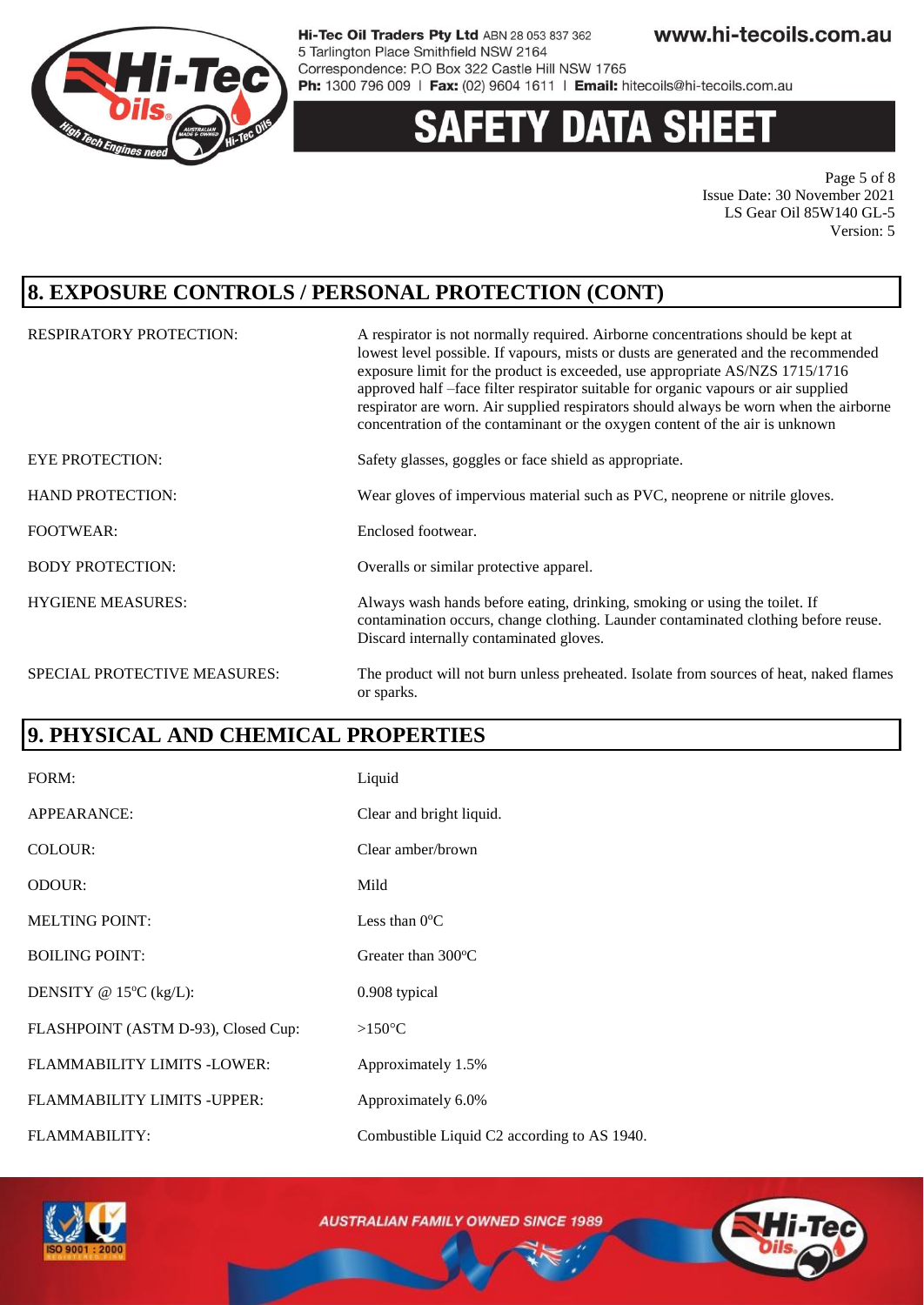

# **Y DATA SHEET**

Page 6 of 8 Issue Date: 30 November 2021 LS Gear Oil 85W140 GL-5 Version: 5

# **9. PHYSICAL AND CHEMICAL PROPERTIES (CONT)**

| <b>SOLUBILITY IN WATER:</b>                 | Not soluble.                                                               |
|---------------------------------------------|----------------------------------------------------------------------------|
| SOLUBILITY IN ORGANIC SOLVENTS:             | Soluble in petroleum solvents.                                             |
| <b>VAPOUR PRESSURE:</b>                     | Less than $0.1$ kPa                                                        |
| VAPOUR DENSITY $(Air = 1)$ :                | Greater than 2.0                                                           |
| VISCOSITY @ 40 $^0$ C (mm <sup>2</sup> /s): | Approximately 379                                                          |
| <b>EVAPORATION RATE:</b>                    | Less than 1 (n-butyl acetate $= 1$ )                                       |
| <b>AUTO-IGNITION TEMPERATURE:</b>           | Greater than $250^{\circ}$ C                                               |
| <b>EXPLOSION PROPERTIES:</b>                | Not considered an explosion risk under normal conditions of use.           |
| <b>OTHER INFORMATION:</b>                   | These physical data and other properties do not constitute a specification |

#### **10. STABILITY AND REACTIVITY**

| <b>CHEMICAL STABILITY:</b>  | Stable under normal conditions of use.                           |
|-----------------------------|------------------------------------------------------------------|
| <b>CONDITIONS TO AVOID:</b> | Heat, direct sunlight, open flames or other sources of ignition. |
| INCOMPATIBLE MATERIALS:     | Strong oxidising agents.                                         |
| <b>HAZARDOUS REACTIONS:</b> | Will react with strong oxidising agents.                         |
| HAZARDOUS POLYMERISTION:    | Will not occur.                                                  |

### **11. TOXICOLOGICAL INFORMATION**

| <b>TOXICOLOGY INFORMATION:</b> | This product contains petroleum base oils, which may be refined by various processes<br>including severe solvent extraction, hydro cracking and hydro treating. These oils<br>have not been listed in the U.S. National Toxicology Program (NTP) Annual Report<br>nor have they been classified by the International Agency for Research on Cancer<br>(IARC) as carcinogenic or probably carcinogenic to humans. Oral LD50 ({UDO1}) : {<br>$UDO2$ } mg/kg. |
|--------------------------------|------------------------------------------------------------------------------------------------------------------------------------------------------------------------------------------------------------------------------------------------------------------------------------------------------------------------------------------------------------------------------------------------------------------------------------------------------------|
| <b>INHALATION:</b>             | Inhalation of mists or aerosols can produce respiratory irritation.                                                                                                                                                                                                                                                                                                                                                                                        |
| <b>INGESTION:</b>              | May cause mild irritation of the mouth, throat and stomach with nausea and mild<br>diarrhoea. Large amounts can cause vomiting which can lead to aspiration of vomited<br>material into the lungs.                                                                                                                                                                                                                                                         |

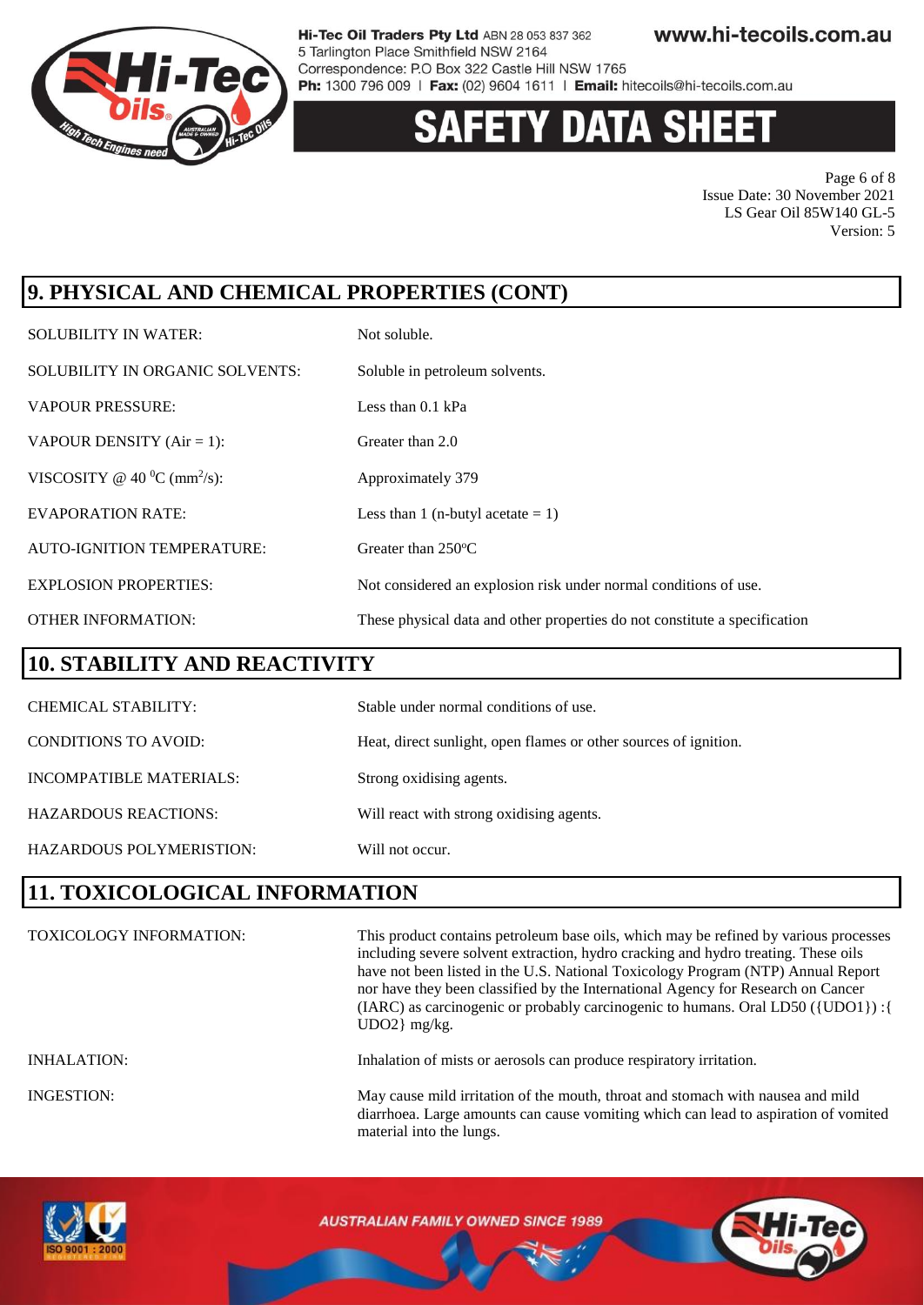

# **Y DATA SH**

Page 7 of 8 Issue Date: 30 November 2021 LS Gear Oil 85W140 GL-5 Version: 5

# **11. TOXICOLOGICAL INFORMATION (CONT)**

| SKIN:                   | Will have a de-fatting effect on the skin. Contact with skin may result in irritation.                                                                                                                                          |
|-------------------------|---------------------------------------------------------------------------------------------------------------------------------------------------------------------------------------------------------------------------------|
| EYE:                    | May cause watering of eyes.                                                                                                                                                                                                     |
| REPRODUCTIVE TOXICITY:  | This product contains small amounts of para-dodecylphenol. Rats when given high,<br>repeated daily doses by oral intubation experienced adverse reproductive effects. The<br>relevance of these effects to humans is uncertain. |
| <b>CHRONIC EFFECTS:</b> | Prolonged or repeated exposure may result in irritation, with the possibility of<br>dermatitis.                                                                                                                                 |
| MUTAGENICITY:           | Mutagenic effects not known.                                                                                                                                                                                                    |
| CARCINOGENICITY:        | Product is not a known carcinogen.                                                                                                                                                                                              |

#### **12. ECOLOGICAL INFORMATION**

ECOLOGICAL INFORMATION: Leaching and penetration through soils is generally regarded as resulting in long-term persistence. Fresh or used product may be harmful to aquatic life. Do not allow material to enter drains or watercourses. Major constituents are expected to be readily biodegradable.

### **13. DISPOSAL CONSIDERATIONS**

DISPOSAL CONSIDERATIONS: Dispose of according to federal, E.P.A. and state regulations.

Transport of Dangerous Goods by Road and Rail.

### **14. TRANSPORT INFORMATION**

ROAD & RAIL TRANSPORT: ADG REQUIREMENT Not classified as a Dangerous Good according to the Australian Code for the

MARITIME TRANSPORT:

IMO/IMDG REQUIREMENT Not classified as a Dangerous Good according to the criteria of the International

Maritime Dangerous Goods Code (IMDG Code) for transport by sea.

AIR TRANSPORT:

ICAO/IATA REQUIREMENT Not classified as a Dangerous Good according to the criteria of the International Maritime Air Transport Association (IATA) Dangerous Goods Regulations for transport by air.